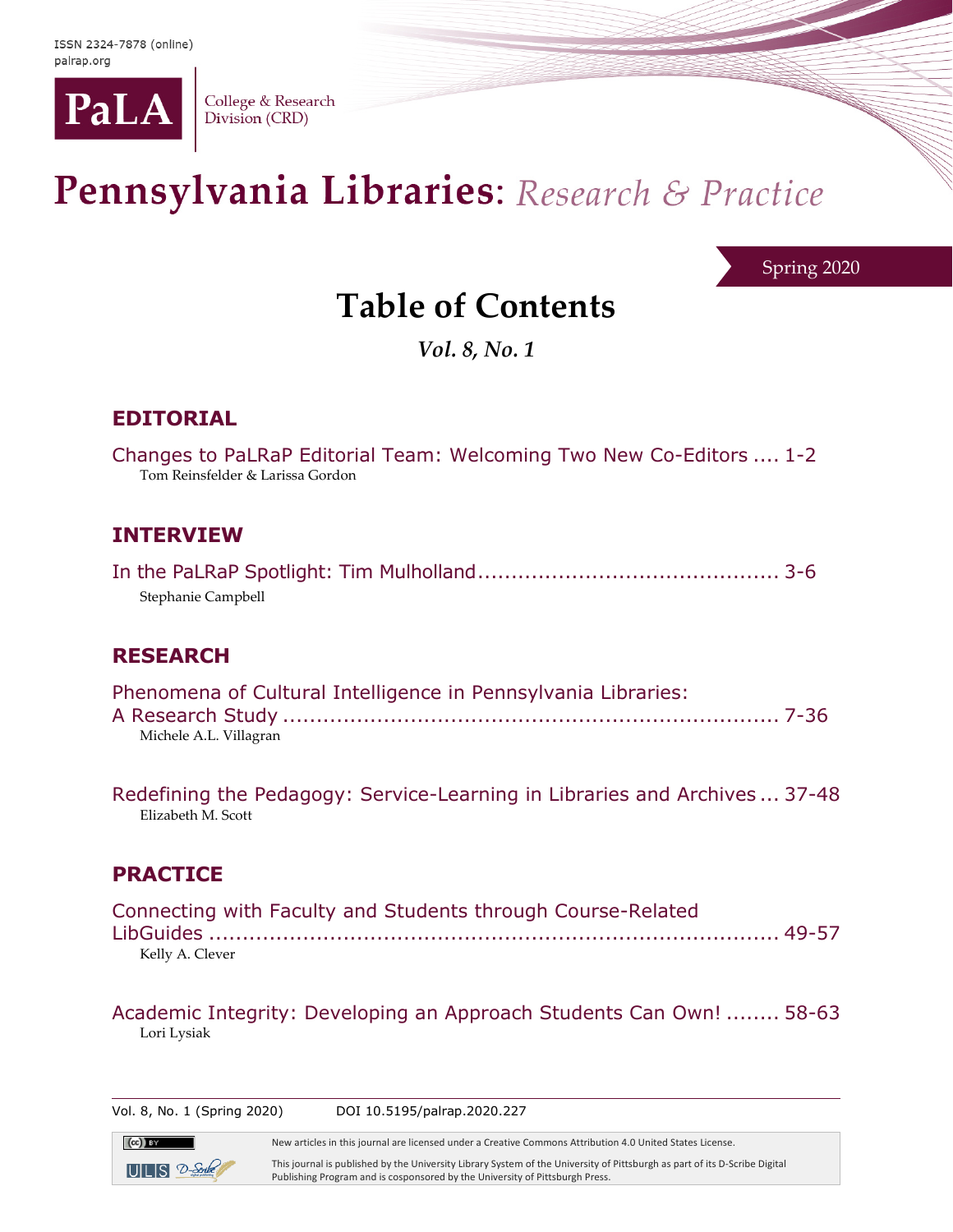| Librarian Fascination and Student Confusion with "RE" words:<br>Research, Reference, Resources, and Reserves  64-71<br>Valerie A. Lynn & Bonnie Imler                                                                                                                                                                                                                                                                                                                                                                                                                                                                                                                                   |  |
|-----------------------------------------------------------------------------------------------------------------------------------------------------------------------------------------------------------------------------------------------------------------------------------------------------------------------------------------------------------------------------------------------------------------------------------------------------------------------------------------------------------------------------------------------------------------------------------------------------------------------------------------------------------------------------------------|--|
| Playing as Argument Architects: Bridging a Learning Gap in the<br>Elizabeth Nelson & Brett Spencer                                                                                                                                                                                                                                                                                                                                                                                                                                                                                                                                                                                      |  |
| <b>NEWS</b>                                                                                                                                                                                                                                                                                                                                                                                                                                                                                                                                                                                                                                                                             |  |
| Noteworthy: News Briefs from PA Libraries<br>Bryan James McGeary                                                                                                                                                                                                                                                                                                                                                                                                                                                                                                                                                                                                                        |  |
| Carnegie Mellon University and Elsevier Reach Transformative Deal<br>Carnegie Mellon University Joins Universities in Open Access Deal<br>$\bullet$<br>with Association for Computing Machinery                                                                                                                                                                                                                                                                                                                                                                                                                                                                                         |  |
| NEH Awards Falvey Memorial Library and Partner Institutions \$348,630<br>Grant to Support Ongoing Dime Novel Digitization Project 87                                                                                                                                                                                                                                                                                                                                                                                                                                                                                                                                                    |  |
| Penn State Open, Affordable Textbook Efforts Save Students \$4.8 Million in Potential Costs<br>$\bullet$<br>Penn State University Archives' COVID-19 Experience Project Seeks Community Engagement<br>$\bullet$<br>Penn State Libraries Employees Receive National Award for Technology Innovation<br>$\bullet$<br>Penn State Berks Librarians Win ACRL College Libraries Section Innovation in College Librarianship Award<br>$\bullet$<br>Cole Receives Reference and User Services Association Emerging Technology Section Achievement Award<br>$\bullet$<br>Penn State Libraries Researchers Create Online Dashboard Enabling COVID-19 Tracking by Pennsylvania County<br>$\bullet$ |  |
| Berks County Public Libraries Honored with Award for Partnership                                                                                                                                                                                                                                                                                                                                                                                                                                                                                                                                                                                                                        |  |
| PaLA CRD Spring Workshop Scheduled for June 22, 2020 96                                                                                                                                                                                                                                                                                                                                                                                                                                                                                                                                                                                                                                 |  |